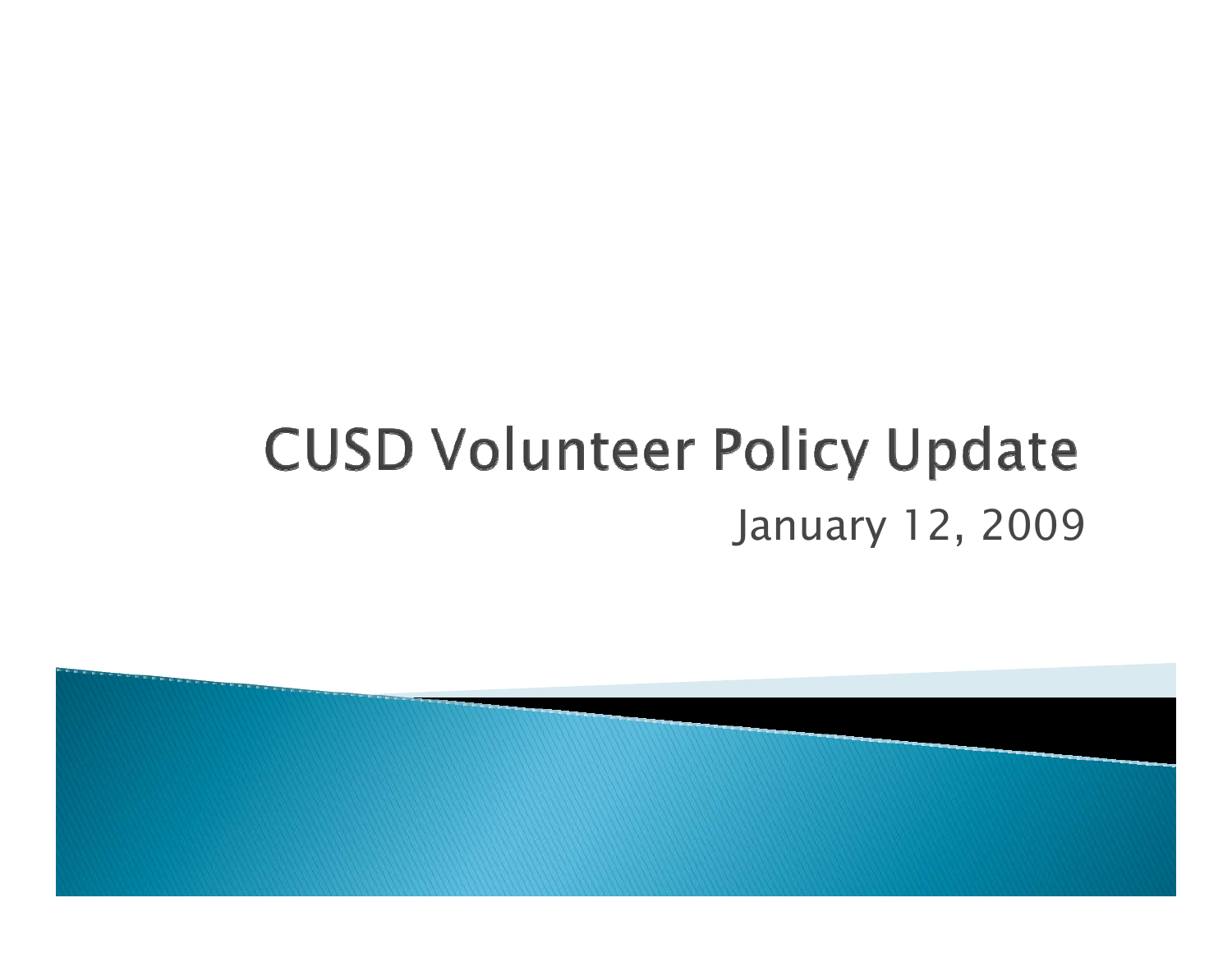# Volunteer Policy

# Sibling Policy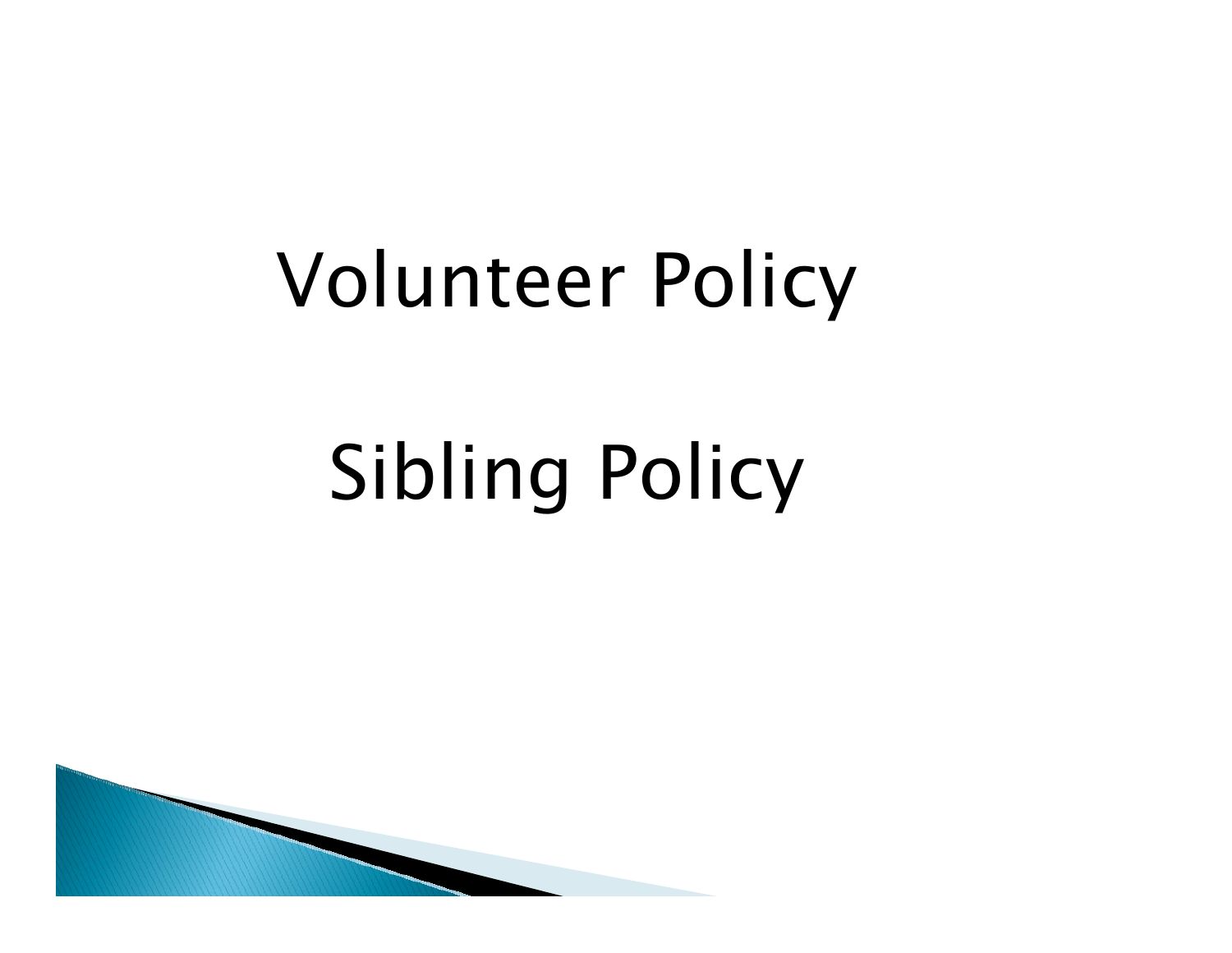## **Volunteer Policy History of Implementation**

- • Major District Objective (MDO) - 2007 Provide a safe, orderly, clean and healthy environment at each school site .
- Adoption of BP 1240

**RANGE COMMENT** 

Volunteer Assistance – establishment of procedures to protect the safety of students and adults, ensuring that all volunteers who work directly with students on a regular basis have tuberculosis testing and an appropriate criminal record check.

Г Implementation December 1, 2008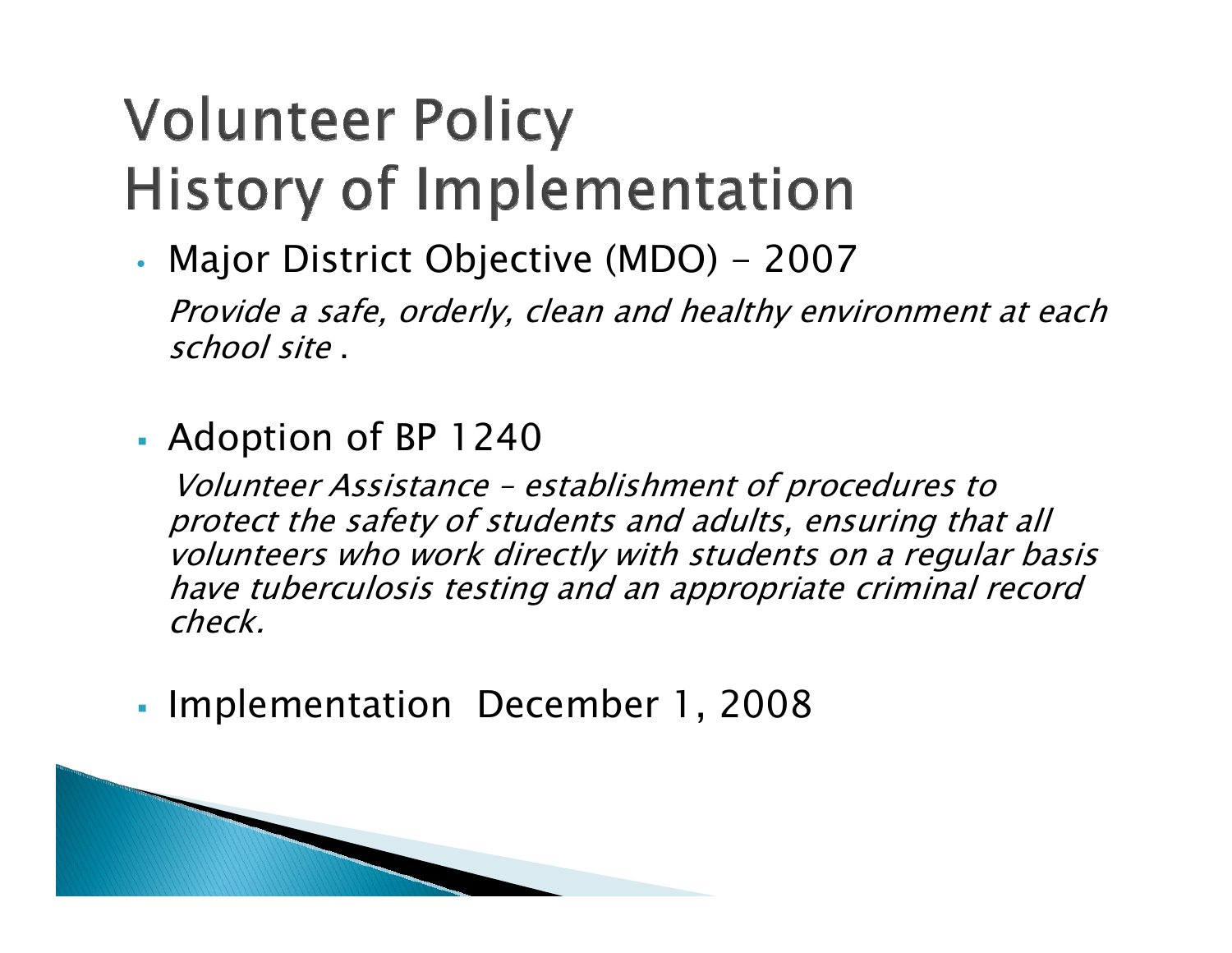# **Volunteer Definition**

- A parent, community member or other adult who assists at a school site or program on a regular or semi-regular basis.
- Those who help on a one-time basis transporting or working with children without the direct oversight of certificated staff.
- Parents who observe or visit their child at school on a regular basis for more than 15 minutes each time.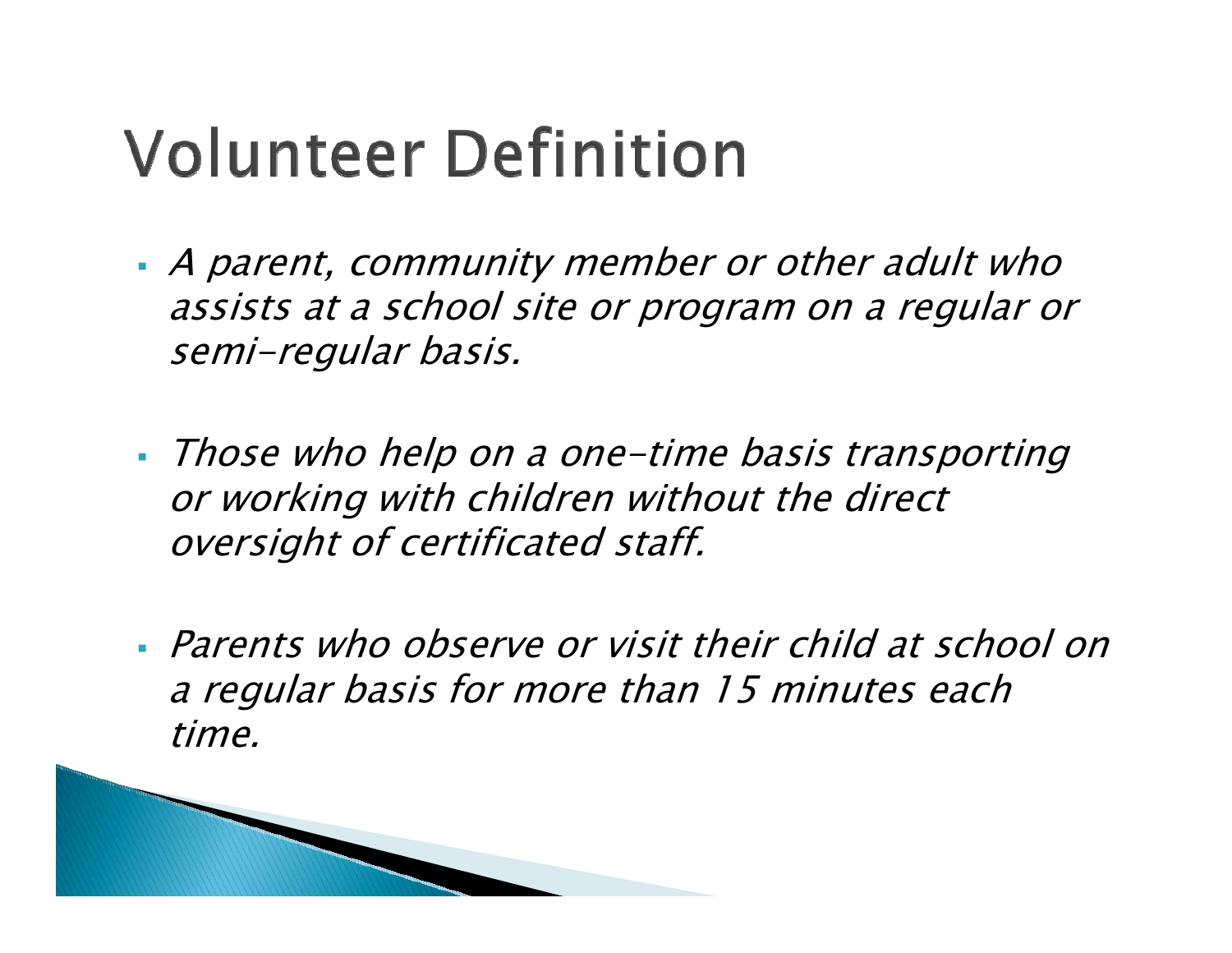# **Volunteer Requirements**

All ongoing volunteers are required to:

Sign In/Out at the school office

All Company of the Company of

 Display Volunteer Badge Sign Volunteer Application Form/Handbook Receive clearance through the DOJ Submit appropriate TB screening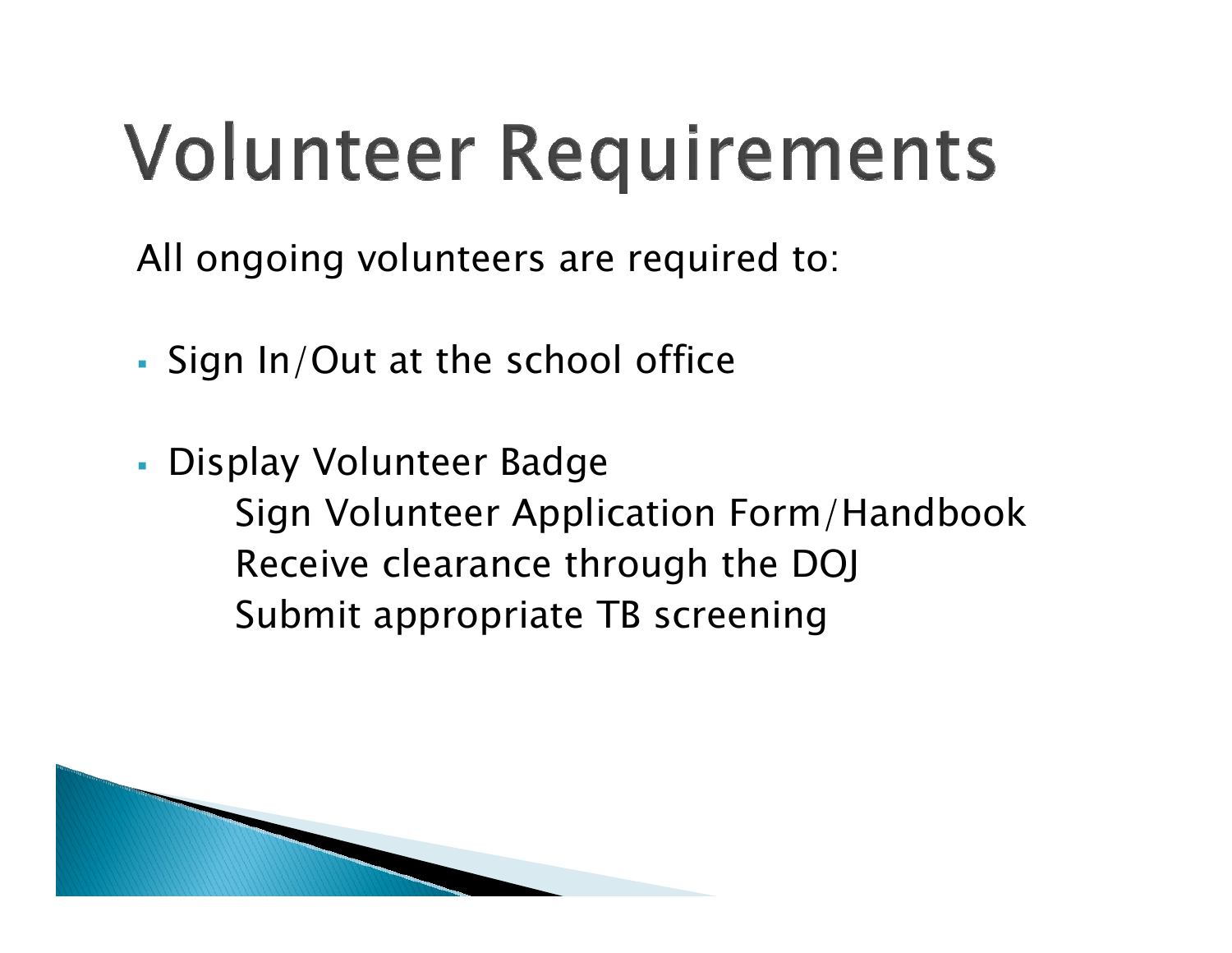### How Does CUSD Compare?

Data Collected From OC Register September 26, 2008

| <b>DISTRICT</b>        | <b>FINGERPRINT</b> | <b>SEX OFFENDER</b> | <b>TB</b>           |
|------------------------|--------------------|---------------------|---------------------|
| Anaheim City           | 1:1 Tutoring       | No                  | 1:1 Tutoring        |
| Anaheim Union          | <b>Yes</b>         | No                  | <b>Yes</b>          |
| Brea-Olinda Union      | No                 | Yes                 | Some                |
| <b>Buena Park</b>      | No                 | Yes                 | No                  |
| Capistrano USD         | Yes                | Yes                 | Yes                 |
| Centralia              | Some (long-term)   | No                  | Some (long-term)    |
| Cypress                | No                 | Yes                 | Some (regular work) |
| <b>Fountain Valley</b> | No                 | Yes                 | Yes                 |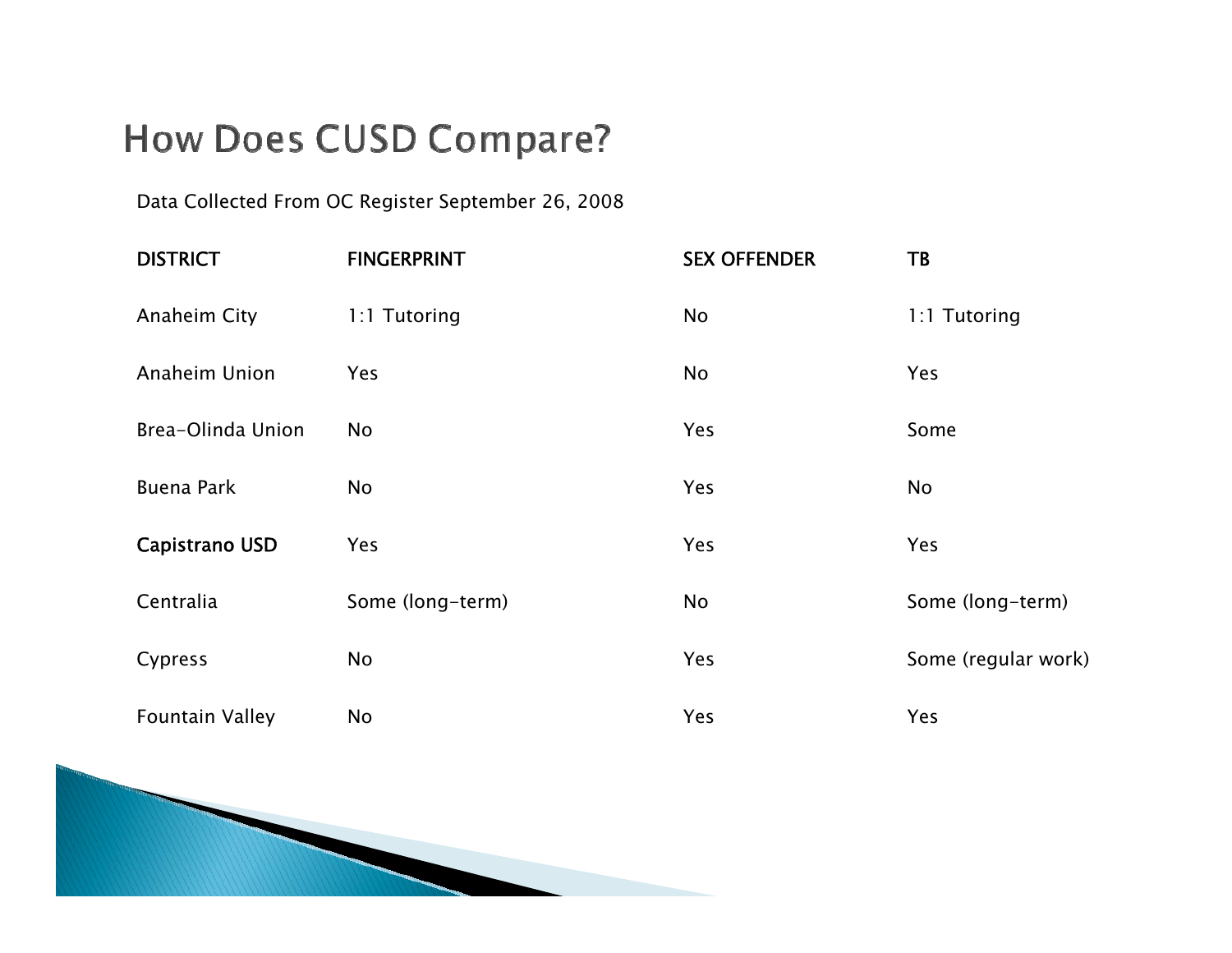Continued...

| <b>DISTRICT</b>     | <b>FINGERPRINT</b>                    | <b>SEX OFFENDER</b>          | TB        |
|---------------------|---------------------------------------|------------------------------|-----------|
| Fullerton           | Some (overnight)                      | No                           | No        |
| <b>Garden Grove</b> | Some (extracurricular)                | Yes                          | Yes       |
| Huntington Beach    | <b>No</b>                             | No                           | Yes       |
| Irvine              | <b>No</b>                             | Yes                          | <b>No</b> |
| Laguna Beach        | Yes                                   | No                           | Yes       |
| Newport Mesa        | Some (regular contact)                | Optional (limited cont.) Yes |           |
| Ocean View          | <b>No</b>                             | Encouraged                   | Yes       |
| Orange              | Most $(5 + \text{hours}/\text{week})$ | Some                         | Most      |
| Placentia           | Some (PTA Exempt)                     | No                           | Some      |
| Saddleback Valley   | Most (regular contact)                | Yes                          | Most      |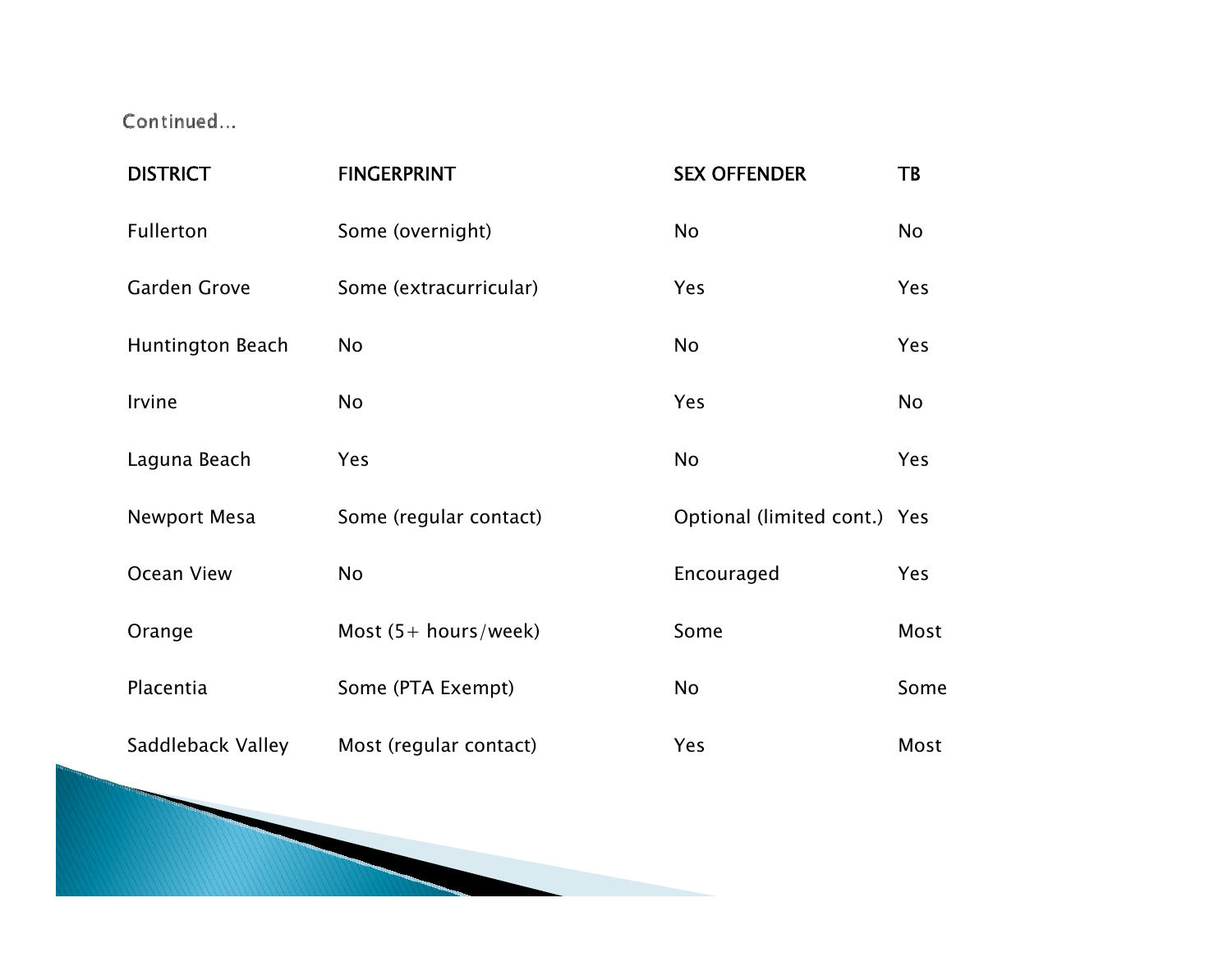### **Show Me the Numbers**

**Commence Commence Commence** 

As of 12/17/08 - numbers are fluid and data was compiled by schools

| <b>SCHOOL</b>     | <b>VOLUNTEERS</b> | <b>SCHOOL</b>          | <b>VOLUNTEERS</b> |
|-------------------|-------------------|------------------------|-------------------|
| Ambuehl           | 154               | Kinoshita              | 20                |
| Arroyo Vista      | 160               | <b>Ladera Ranch ES</b> | 245               |
| Don Juan Avila ES | 132               | Laguna Niguel          | 205               |
| <b>Barcelona</b>  | 97                | Las Flores ES          | 158               |
| <b>Bathgate</b>   | 180               | Las Palmas             | 107               |
| <b>Benedict</b>   | 200               | Lobo                   | 78                |
| Bergeson          | 133               | Malcolm                | 205               |
| Canyon Vista      | 242               | Marblehead             | 150               |
| Castille          | 161               | Moulton                | 230               |
| Chaparral         | 373               | Oak Grove              | 148               |
| Concordia         | 152               | Oso Grande             | 235               |
| Crown Valley      | 97                | Palisades              | 105               |
| RH Dana           | 4                 | **Reilly               | 172               |
| RH Dana ENF       | 16                | San Juan               | 155               |
| Del Obispo        | 70                | **Tijeras Creek        | 218               |
| Carl Hankey       | 81                | Viejo                  | 32                |
| Hidden Hills      | 57                | Vista del Mar ES       | 289               |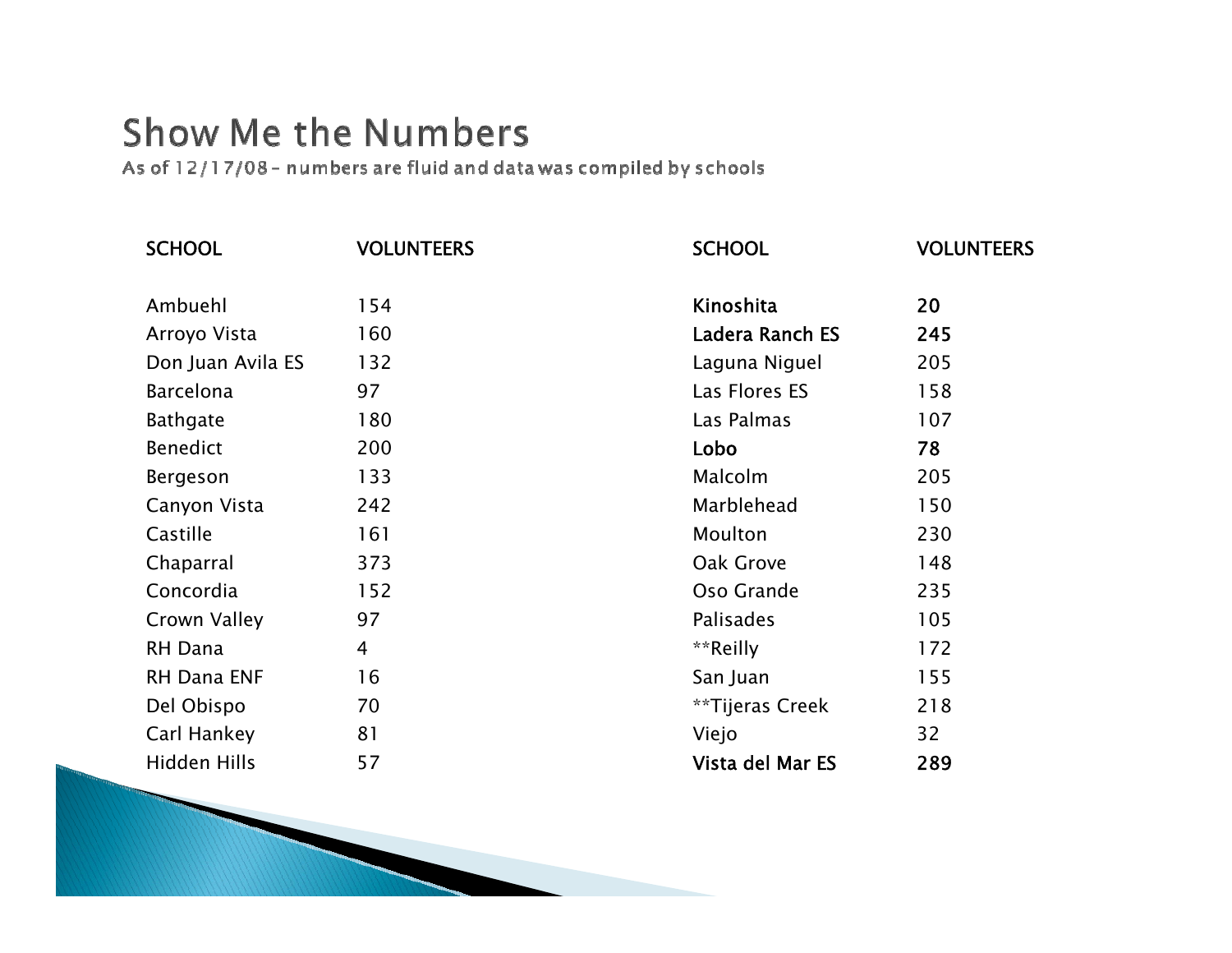School Data Continued...

| <b>SCHOOL</b>           | <b>VOLUNTEERS</b> | <b>SCHOOL</b>      | <b>VOLUNTEERS</b> |
|-------------------------|-------------------|--------------------|-------------------|
| Wagon Wheel             | 172               | Niguel Hills MS    | 165               |
| George White            | 229               | **Shorecliffs MS   | 11                |
| Wood Canyon             | 141               | **Vista del Mar MS | 9                 |
| Aliso Viejo MS          | 19                | **ANHS             | 12                |
| Don Juan Avila MS       | 34                | **CVHS             | 35                |
| Bernice Ayer MS         | 23                | **DHHS             | 91                |
| <b>Marco Forster MS</b> | 22                | <b>SCHS</b>        | 38                |
| Ladera Ranch MS         | 10                | <b>SJHHS</b>       | 40                |
| Las Flores MS           | 92                | <b>THS</b>         | 36                |
| Newhart MS              | 24                |                    |                   |

| Total Volunteers Processed as of 1/9/09 | 6802 |
|-----------------------------------------|------|
| Pending                                 | 182  |

BOLD indicates growth in volunteers since 07-08 \*\* indicates decrease in volunteers since 07-08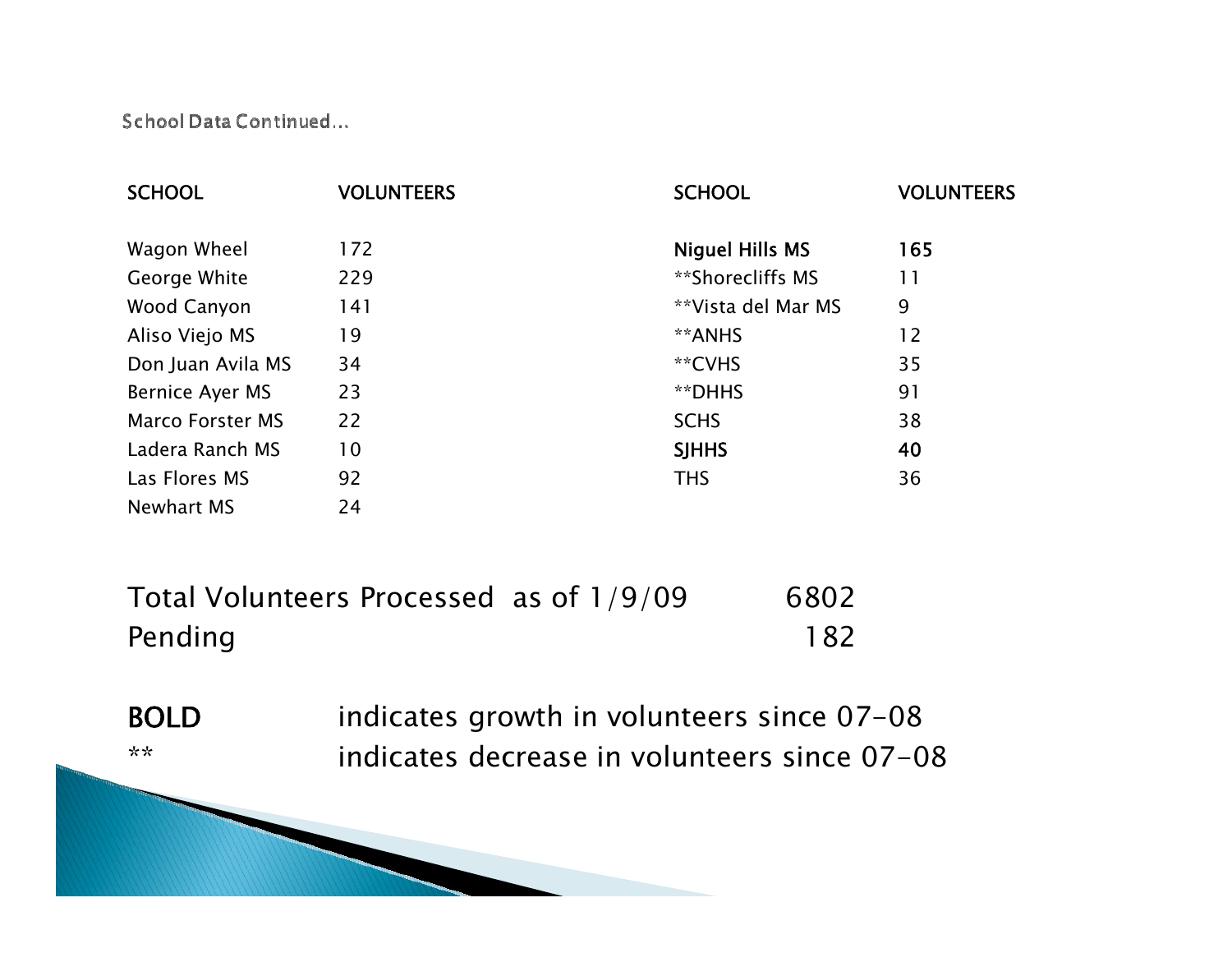### **Sibling Policy**

#### Based on CA Ed. Code Chapter 1.5 – Parent Involvement

Volunteers work with the approval and under the direct supervision of the teacher.

#### CUSD Volunteer Handbook

As a general rule, younger siblings should not accompany parent volunteers to school when they are volunteering. Pre-schoolers and younger siblings can be a distraction to students, staff, and parent volunteers in the classroom. Additionally, younger siblings need to be supervised carefully for their own safety in the school environment. Some of the equipment that is used by volunteers should not be accessible and is not safe for pre-schoolers (laminating machines, paper cutters, scissors, staplers, copy machines, etc.).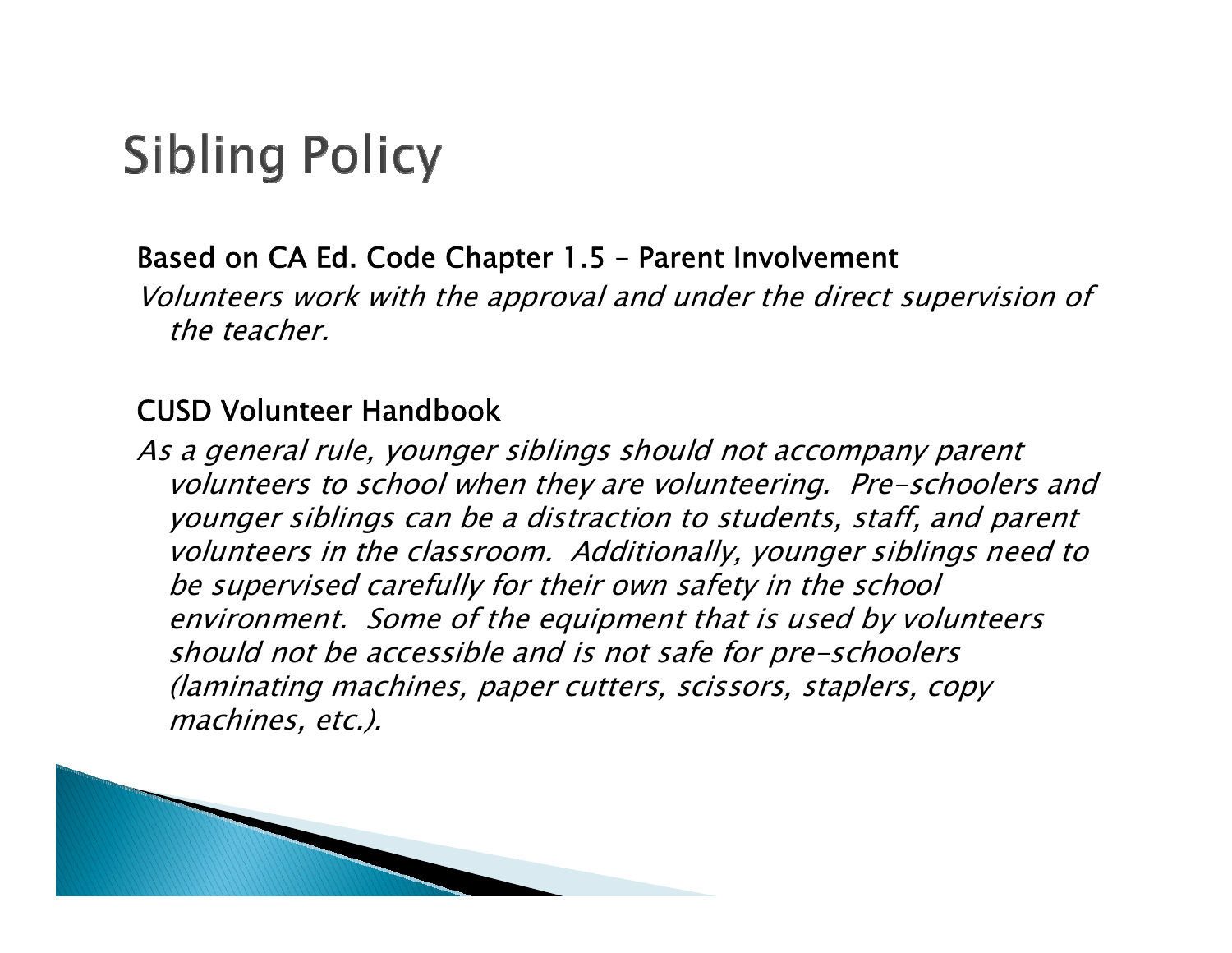#### **School Data**

### NO

Ambuehl Las Flores MSBathgate Miguel Hills MS Benedict Bergeson Shorecliffs MS Castille Chaparral Concordia Crown Valley **Hidden Hills** CVHSDel Obispo Oak Grove KinoshitaLas FloresOso GrandePalisadesReilly RH DanaVista del Mar

#### YES QUALIFIED

(Teacher approval or workroom only)

 Barcelona Moulton San Juan Wood Canyon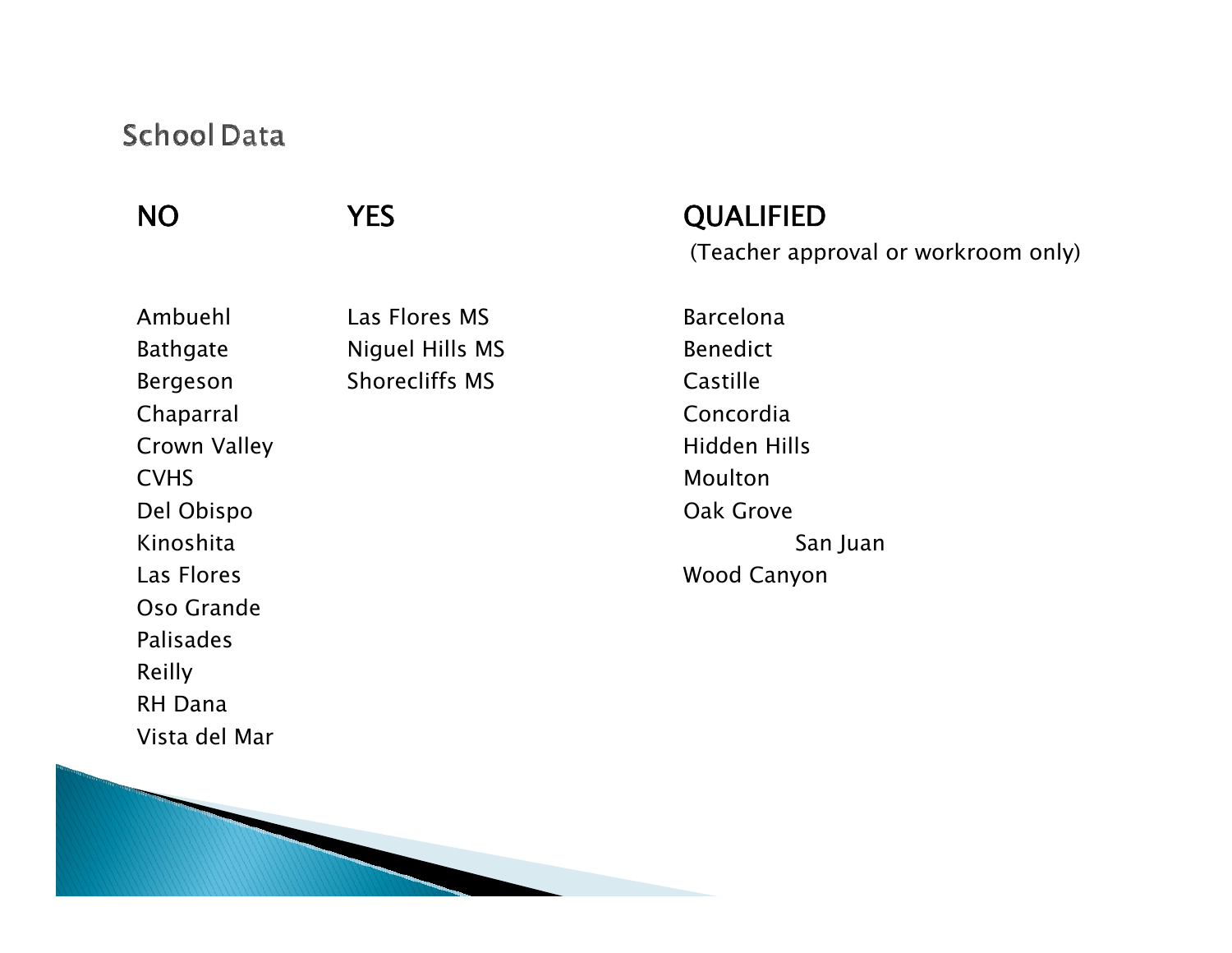### **General Comments**

**All Commences of the Commences of the Commences of the Commences of the Commences of the Commences of the Commences of the Commences of the Commences of the Commences of the Commences of the Commences of the Commences of** 

- Comments are varied from both staff and parents.
- г While staff commented that it was a lot of work initially, they seem to have the process moving smoothly.
- г Deterrent for some of our families who do not want to undergo DOJ check (privacy, citizenship, cost, etc.).
- Schools noted success with providing on-site clinics for fingerprint/TB testing.
- Some schools provided PTA/SSC/Title I financial scholarships/assistance.
- $\mathbf{r}$ Many commented that they appreciate the systems in place.
- Secondary schools noted more difficulty in recruiting volunteers due to policy.